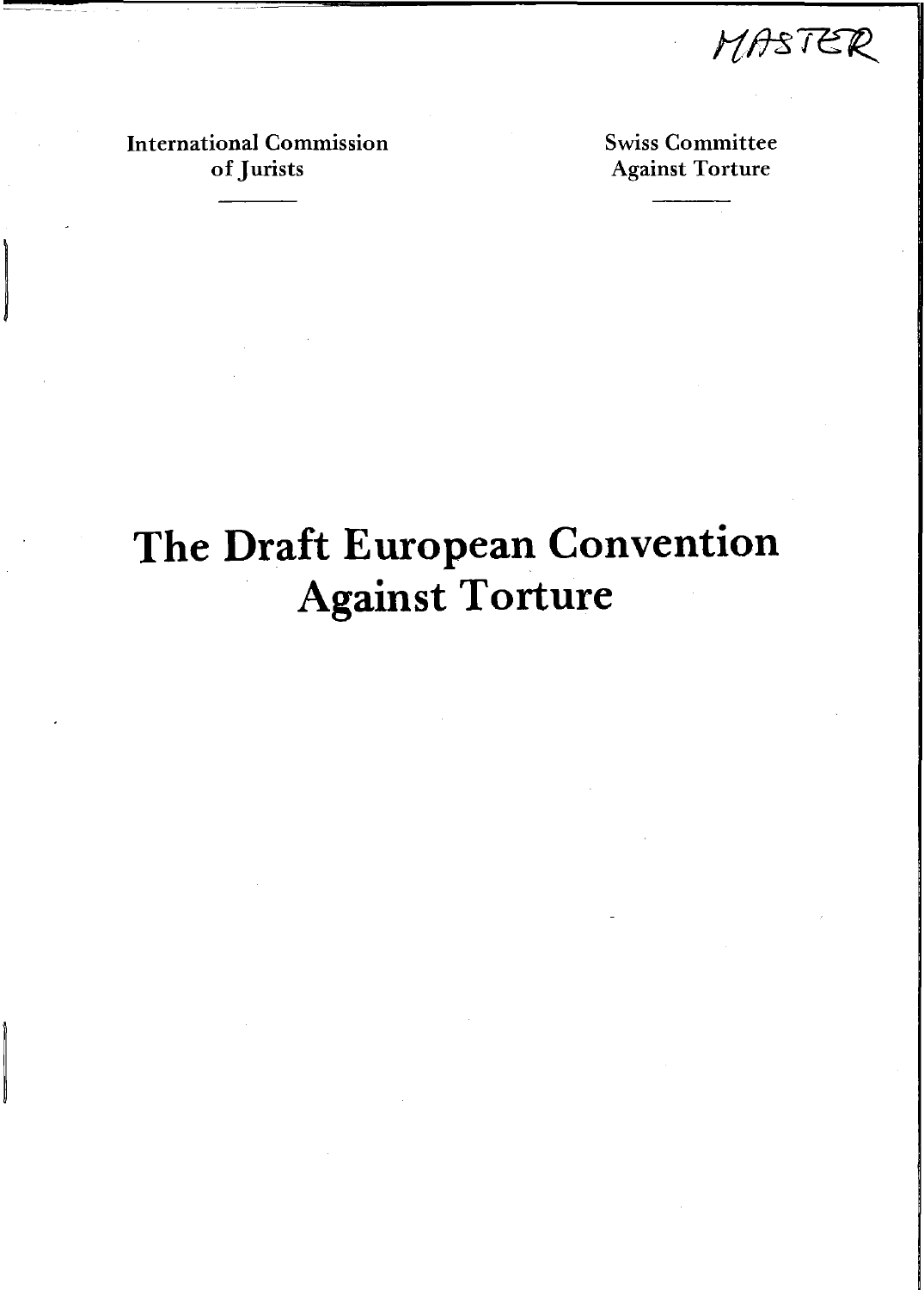# **The Draft European Convention Against Torture**

# **Introduction**

On September 28, 1983, the Parliamentary Assembly of the Council of Europe unanimously voted Recommendation 971 (1983) inviting the Committee of Ministers to adopt the draft European Convention on the Protection of Detainees from Torture and from Cruel, Inhuman or Degrading Treatment or Punishment<sup>1</sup>. The text is annexed to the recommendation. The Recommendation of September 28 is an important step forward in a campaign which began several years ago, and which is still far from completion. We would like to recall its main phases.

### 1. The progress of an idea

In 1975 a Swiss lawyer in Geneva, Jean-Jacques Gautier, increasingly concerned that torture was continuously on the increase and was becoming more and more sophisticated, and being greatly impressed by the positive results achieved by the International Committee of the Red Cross with their visits to prisoners of war, launched the idea of a system of visits to all places of detention. He proposed that it should begin with a convention between a limited number of States determined to ensure that the prohibition against torture was respected in their own countries. He was convinced that in time other states would follow suit.

1) See p. 11.

 $\sqrt{2}$ . nomber

3

 $b_{xx}$   $\frac{7}{2}$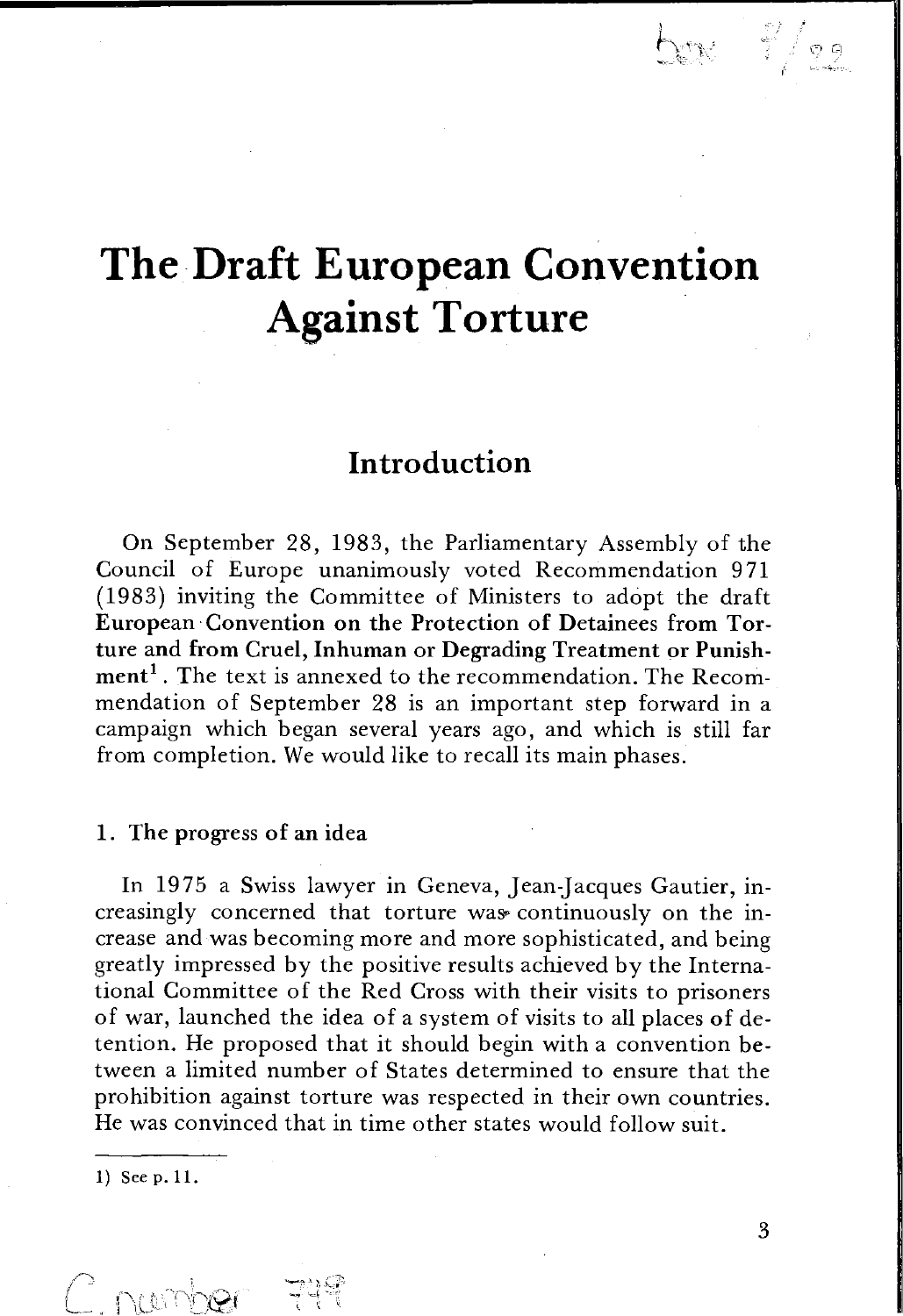A first draft of a Convention was prepared in May 1977 by about 20 experts from various countries working together privately.

A few months later, the United Nations General Assembly requested the Commission on Human Rights to draw up a Draft Convention against Torture. Sweden and the International Association of Penal Law each submitted drafts to the Commission and in March 1978 the Commission on Human Rights decided to use these as a starting point for its work. The authors of the 1977 draft had at that time neither the means nor the desire to submit their project to the Commission. In these circumstances however, there was a danger that their proposal would lose its momentum in the short-term, and that the opponents of torture would be split into two different camps.

Consequently, in June 1978, at the suggestion of Niall Mac-Dermot, Secretary-General of the International Commission of Jurists, his organisation and the Swiss Committee Against Torture, founded by Jean-Jacques Gautier, redrafted the 1977 text as a draft Optional Protocol to the Draft United Nations Convention against Torture<sup>2</sup>. In March 1980, this was submitted officially to the Commission on Human Rights by the government of Costa-Rica. It was also supported by the governments of Nicaragua, Barbados and Panama. With the agreement of its authors and in order not to hold up the discussions on the Convention itself, the government of Costa Rica proposed that the Draft Protocol should not be discussed until the drafting of the Convention had been completed.

Unfortunately the drafting of the United Nations Convention encountered a number of fundamental differences of opinion and it is accordingly making slow progress. Consequently the debate about the Optional Protocol has been considerably delayed, if not jeopardized.

For this reason, when in the summer of 1982 the Legal Commission of the Parliamentary Assembly of the Council of Europe asked the International Commission of Jurists and the Swiss Committee Against Torture to present their proposal in the form

**<sup>2)</sup> See** *Torture: How to Make E ffective the International Convention. A Draft Optional Protocol* **(International Commission of Jurists, Swiss Committee Against Torture, Geneva 1980, 60 pages).**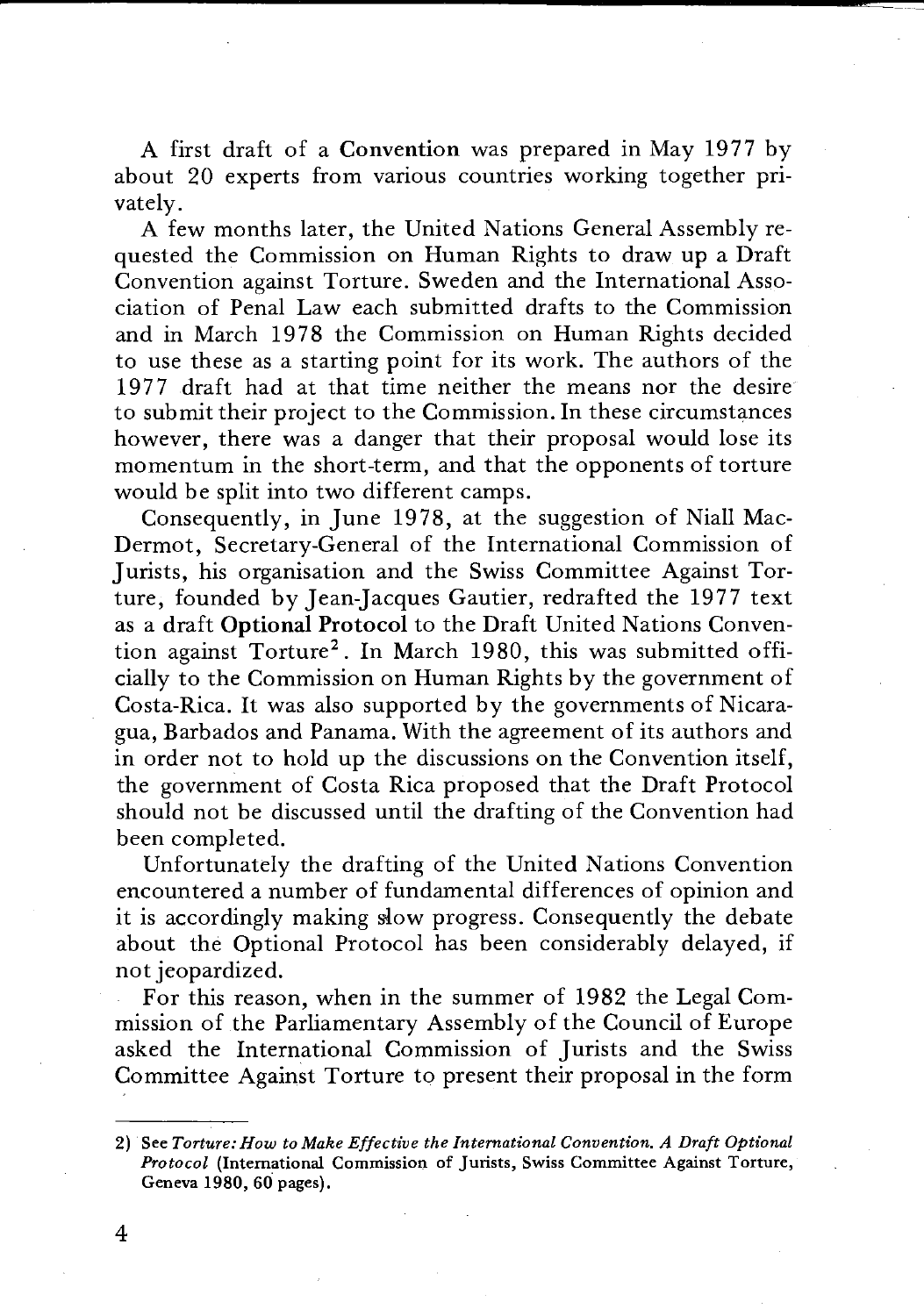of a Draft European Convention, they accepted willingly. It is this text  $-$  which has benefitted greatly from the valuable advice of the Human Rights Division of the Council of Europe and of experts from the Swiss Department of Foreign Affairs — that has been recommended unanimously by the Parliamentary Assembly.

#### 2. An outline of the project

As the Draft Convention of 1977, the Draft Optional Protocol of 1978 and the Draft European Convention of 1983 are almost identical in their main features, they can be summarized together.

A commission composed of nationals of the State Parties elected in their personal capacities is to be responsible for organising periodic visits to places of detention in order to make sure that detainees are not being subjected to torture or to other cruel, inhuman or degrading treatment. The State Parties are to assist the Commission's delegates by permitting them to visit without prior notice any place where people are deprived of their liberty (such as police stations, interrogation centres, prisons, hospitals, etc). They are to be allowed to speak with the detainees and their relatives and lawyers, without witnesses and to obtain full information about the places where persons are being detained. In addition to these periodical and routine visits, which obviously can cover only a fraction of the places of detention, the Commission can organise any other visit which appears to it to be called for in the circumstances.

After each mission, the Commission will inform the State concerned of its findings and, if necessary, make recommendations. All these proceedings remain strictly confidential. However, if a State refuses either to cooperate with the Commission or to implement its recommendations, the Commission is entitled to make a public statement.

# 3. A rapid, non-judicial and preventive system

Far from competing with other conventions against torture, the proposal seeks on the contrary, to ensure their application in a new way. The existing implementation procedures in the Inter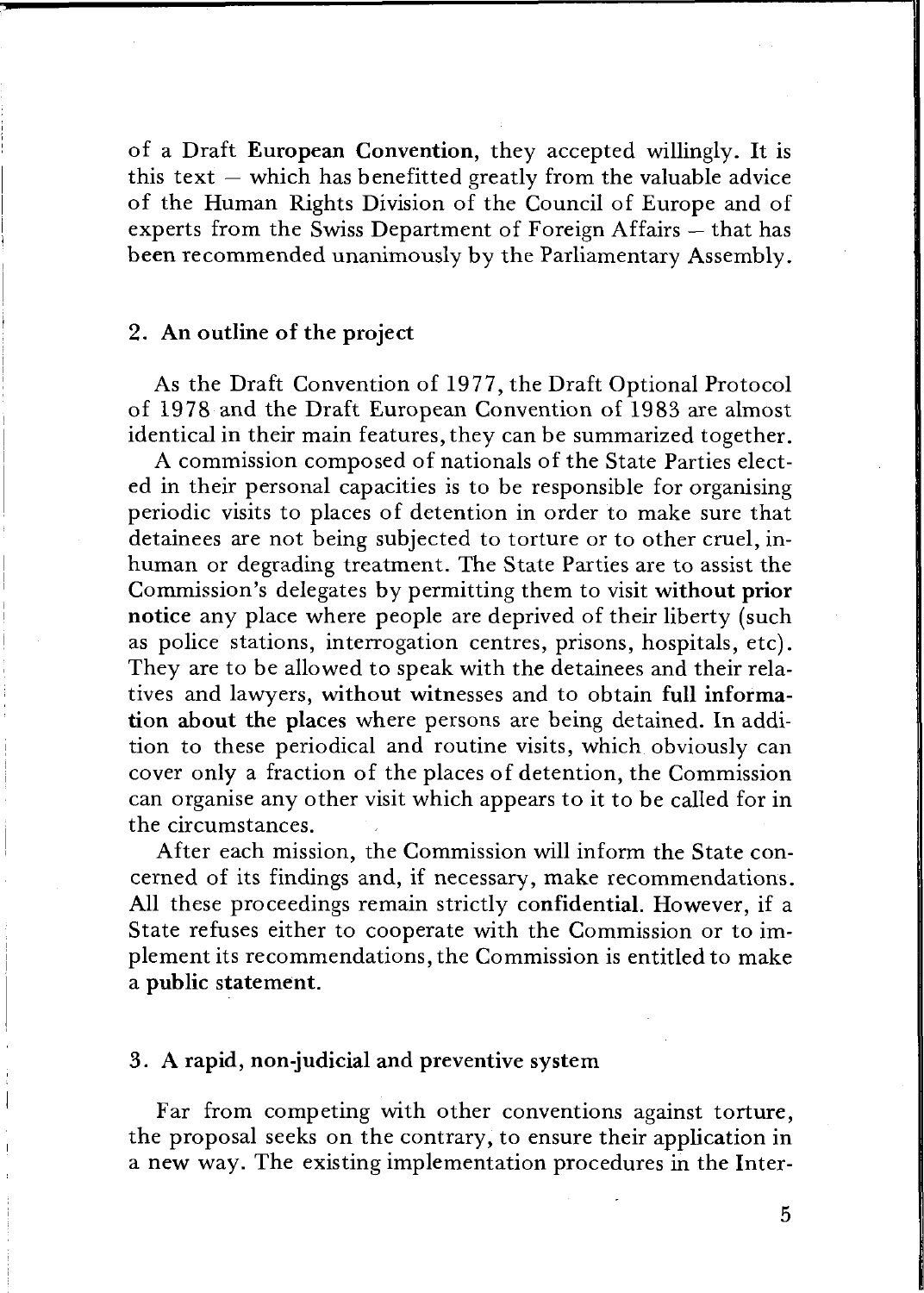national Covenant on Civil and Political Rights and its Optional Protocol and the European Human Rights Convention are of a quasi-judicial nature. Based on complaints made either by States or by individuals, they envisage an enquiry which generally results in a decision which either condemns or exonerates the State concerned. The State is placed in the situation of a defendant with its honour and prestige at stake. It is therefore tempted to use every possible means at its disposal to delay and drag out the enquiry. Even the European procedure, useful as it is for the protection of human rights in general, is not always effective when it comes to the question of the struggle against torture. By its very nature it can neither prevent torture nor help its victims.

The difference between the proposed system of visits and the existing procedures is evident:

- Instead of an inquisitorial enquiry, the Commission organises regular visits to all States parties so that no one can take offence.
- Instead of accusing the government, the Commission makes them confidential recommendations; they have every interest to take account of them and cooperate with the Commission, if only to avoid publicity.
- Instead of an extremely slow procedure, full of pitfalls, the system of visits makes an almost immediate intervention possible whenever the circumstances require.
- Instead of an enquiry after the event, the accent is on prevention. As those in charge of places of detention will not know when they may be visited, they will think twice before having recourse to dubious or degrading practices. The delegates will contribute to the promotion of respect for human dignity within the security forces and prison systems by reporting such practices and giving encouragement to those officials who are conscious of their duties towards detainees. This is the best way to restrain the temptation to resort to torture.

It must be emphasized that the proposals in the Draft European Convention constitute an integral whole. It is certainly not only legitimate but also useful and necessary that the Committee of Ministers and their appointed experts examine the Draft Convention with the utmost care in order to improve it and correct possible errors. Nevertheless, the authors are convinced that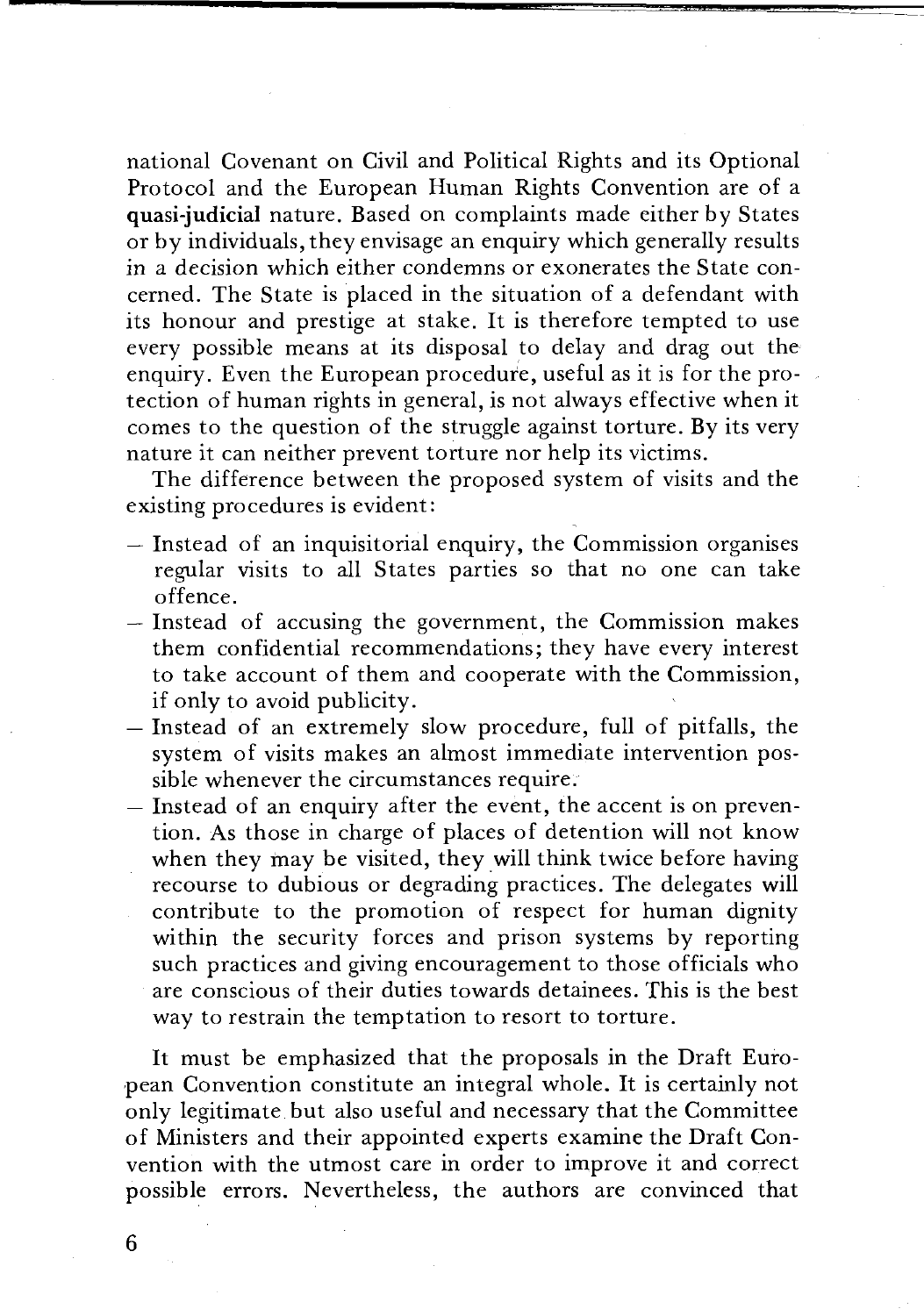should this examination result in the elimination of one or other of the obligations indicated in heavy types in section 2 above, or even of article 14 which prohibits reservations by the States parties, the Convention would lose a large part of its efficacity and would no longer meet the hopes which it has raised within the Parliamentary Assembly of the Council of Europe.

#### 4. Why a European Convention?

At first sight it seems pointless to propose a remedy against torture in a part of the world where it hardly exists. In reply it must first be said that Western Europe is not immune from this scourge. At the beginning of this century Europeans were convinced that torture had for them become a thing of the past. Since then most European countries have experienced it again. Even during the last fifteen years, there have been serious allegations of torture in several countries of the Council of Europe. To have the same illusions as our predecessors would be a great mistake. The violence which prevails in the world at present creates the conditions for a return to these revolting practices. All the technical refinements invented since then, that cause a total disintegration of the personality, can only make them worse. Europeans must, therefore, use this present lull to eliminate torture where it still exists within the continent and above all to protect their descendants from a return in strength of this canker.

None the less the Draft European Convention should be seen in a much larger perspective, namely in the framework of a worldwide strategy, in which its usefulness may now be examined.

In principle there are in international law two different and complementary ways of establishing respect for human rights and, in particular, the prohibition of torture. The first, which is currently in use, consists of drawing up, preferably within the United Nations, a universal convention in the hope that it will eventually command the support even of the most recalcitrant States. To achieve this, a convention is proposed which has firm principles but is not very restrictive in its implementation procedures. Nevertheless, modest as they are, the proposals for implementation are liable to be fought line by line by governments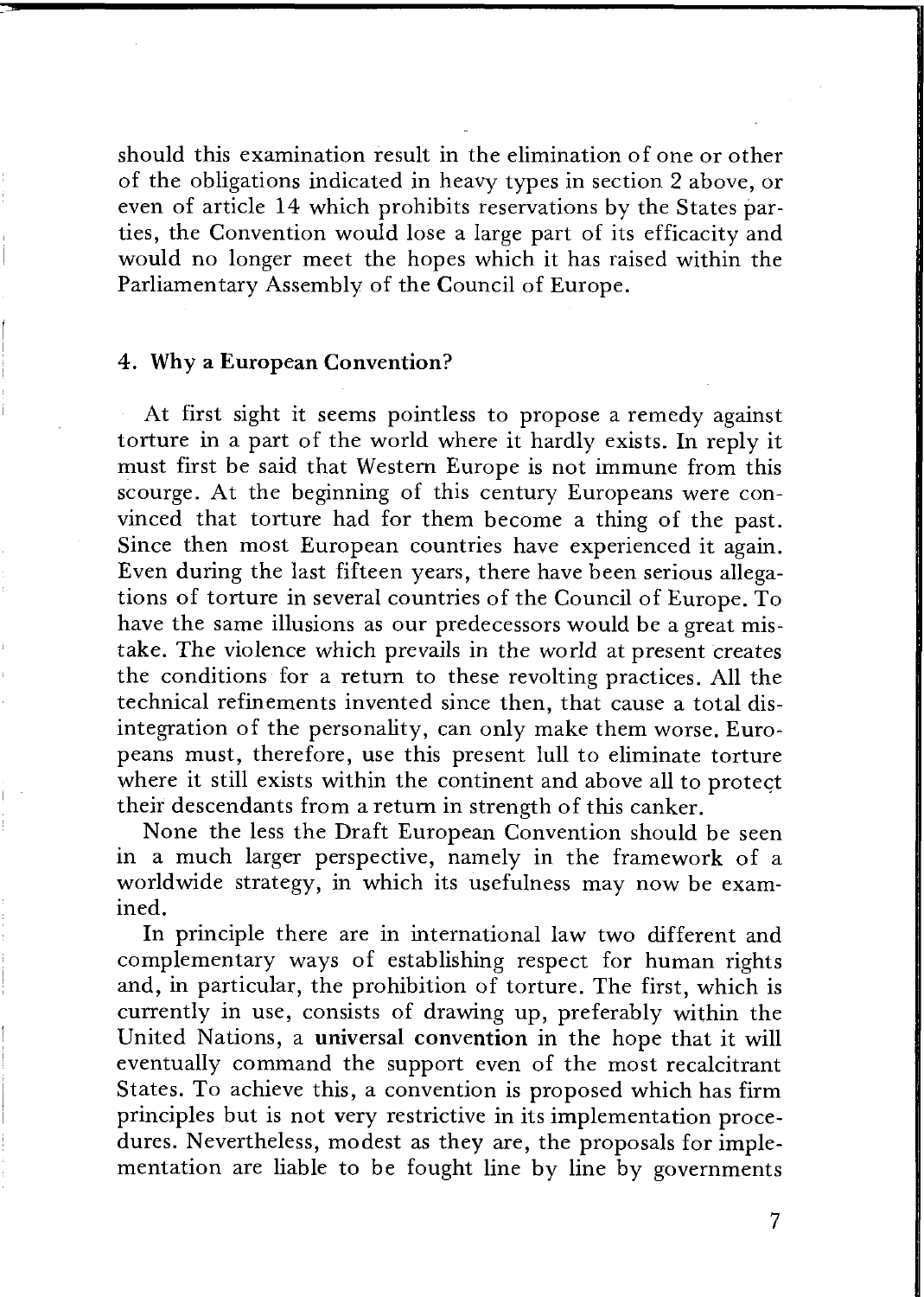which practice torture and by those which, on principle, do not accept any international control over matters which they consider to be exclusively within their domestic jurisdiction. These governments have at hand a powerful means of obstruction, namely the system of consensus. Nobody will deny that, in matters concerning sovereign States, consensus corresponds to obvious political necessities, but its development over the years, as has been recognised within the United Nations<sup>3</sup>, certainly acts as a brake. It enables a small minority of States to oppose every restrictive article when a convention is being discussed, thus delaying its conclusion and often weakening its content. In the end the system of consensus plays into the hands of cynical states which for obvious reasons of prestige much prefer to adhere to an ineffectual convention rather than see a more restrictive convention drawn up without them. Thus, the International Covenant on Civil and Political Rights was not accompanied by implementation measures which could bring about an effective reduction of torture, notwithstanding its indisputable merit of making the prohibition of torture, as well as many other principles in the Universal Declaration on Human Rights, binding obligations under positive international law. Some 15 years later, a specific convention against torture is being prepared. It will certainly be an im portant advance, as it will contain provisions relating to criminal law, the nullity of confessions extracted by torture, universal jurisdiction, international judicial cooperation, etc. Nevertheless, in the field of implementation, it is encountering the same obstacles as the Covenant, so that there are serious doubts whether it will carry matters any further.

Faced with this relative impotence of the universal texts which condemn torture, another approach is possible. It consists in bringing together States which are now exempt from torture to agree upon a more restrictive legal instrument. If, as is often said, torture spreads like a disease, the most urgent task is to protect the existing zones of immunity with the appropriate legal instruments that, like a *cordon sanitaire,* will prevent the disease from spreading. This strategy is all the more valid in that torture is not

**<sup>3)</sup> Cf.** *Kritisch befragt: Die Vereinigten Nationen,* **1981, United Nations Department o f Press and Information with the collaboration of the United Nations Association of the Federal Republic of Germany, p. 18.**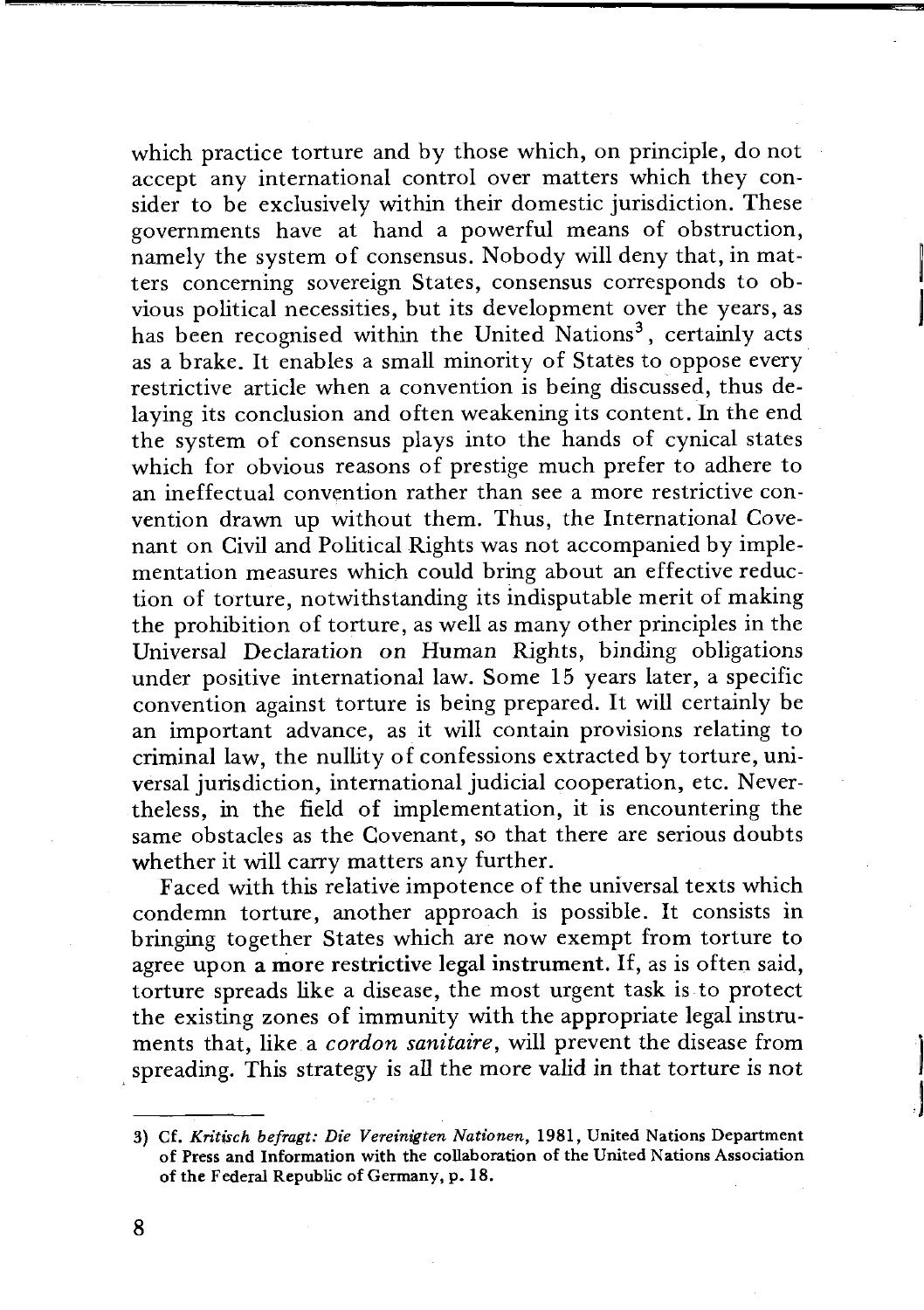a static phenomenon. Political unrest and the odious character of regimes that practise torture frequently result in the overthrow of these regimes and the suppression of their hideous practices.

Unfortunately these improvements are often counterbalanced by the appearance or aggravation of torture in other countries, and sometimes, a few years after torture has disappeared from a particular country, it reappears there again under another political regime. Consequently, if one can introduce a selective system which prevents torture appearing in States which for the time being are spared it, the result can only be positive in the long run, since torture would not be able to conquer fresh fields and would necessarily lose its hold in some of the other places where it now reigns. Moreover, there is a large number of States where torture still exists in a hidden way, even though the prevailing opinion, including that of the governments, is in principle opposed to it. It should be possible to rally a growing number of these States to adhere to an instrument already introduced by others.

If one accepts these premises, the problem is how to set up this selective system. One solution is to add a stronger optional protocol to a convention which has little restrictive force. This would be limited to those States prepared to assume effective obligations. During the negotiations for such a convention, States which do not want an optional protocol for themselves may be persuaded not to oppose it since this will enable them to ratify the Convention without submitting themselves to the procedures in the Protocol. In this way a number of optional articles and an Optional Protocol were added to the International Covenant on Civil and Political Rights, which increased its efficacy. For this reason the promoters of the system of visits in no way renounce on the Draft Optional Protocol to the Convention against Torture which Costa Rica has submitted for consideration by the Commission on Human Rights as soon as that is possible.

Another solution would be to choose a different framework, such as regional treaties. For this purpose the Council of Europe has many advantages, since the States parties have already accepted extensive obligations for the protection of human rights and fundamental freedoms. By establishing a system of visits without prior notice to places of detention, it would once again be a pioneer. The Draft European Convention may eventually serve as a model and an effective stimulus for any project which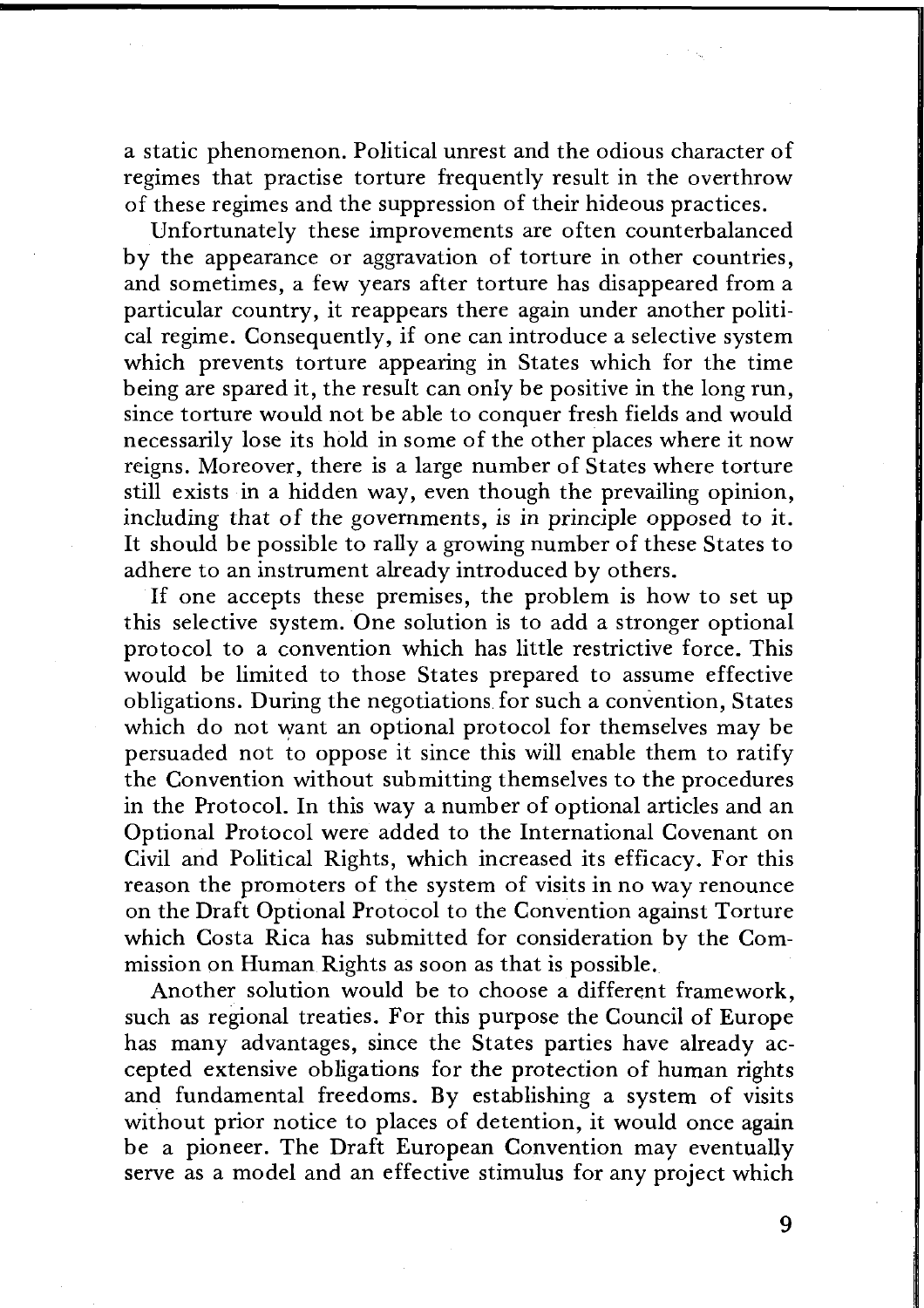is intended to reach a wider number of countries, either through the Optional Protocol or through the creation of other regional or sub-regional conventions. If these meet with insurmountable obstacles, the possibility remains of drawing up a convention outside the framework of existing institutions, as was proposed originally by Jean-Jacques Gautier in 1975. It must be recognized, however, that this manner of proceeding is unusual in the field of human rights and would probably encounter certain technical and diplomatic obstacles. An effective European Convention would certainly be a preferable solution.

Obviously, these are all long-term perspectives. Torture will not be abolished in one generation. In the immediate future, the setting up of a European Convention would represent a tremendous break-through towards an effective interstate system of control for the prevention of torture, and more generally, would be an im portant step towards a better respect for human rights at the international level.

Geneva, January 1984

International Commission Swiss Committee of Jurists Against Torture P.O. Box 120 P.O. Box 170 CH-1224 Chene-Bougeries CH-1211 Geneva 11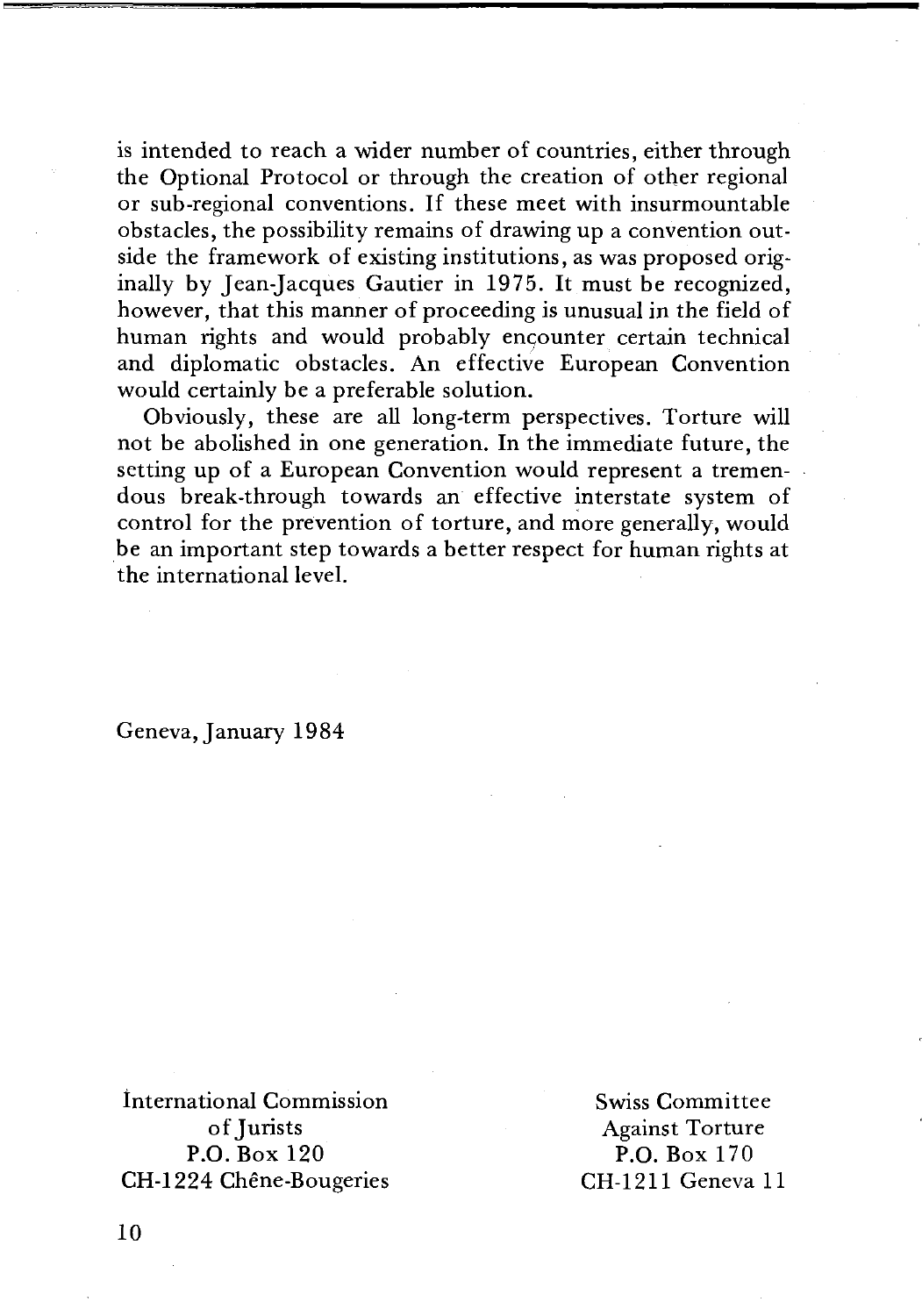# **Draft European Convention on the Protection of Detainees from Torture and from Cruel, Inhuman or Degrading Treatment or Punishment**

*Appendix to Recommendation 971 (1983) adopted unanimously by the Parliamentary Assembly* of the Council of Europe on 28 September 1983

#### PREAMBLE

(to be drafted)

#### CHAPTER I

## Principles

# *Article 1*

In order better to ensure respect for and observe Article 3 of the European Convention on Human Rights, the Contracting Parties agree to supplement the procedure provided for in the European Convention on Human Rights by creating a procedure for the protection of detainees from torture and cruel, inhuman or degrading treatment or punishment.

#### *Article 2*

This convention shall apply in all circumstances and all places to all persons deprived of their liberty, whatever the reason, including persons detained for the purposes of inquiries by civil or military authorities responsible for the maintenance of law and order, persons held in provisional, administrative or re-educative detention, persons accused of, or sentenced for, any offence whatever and persons interned for medical reasons.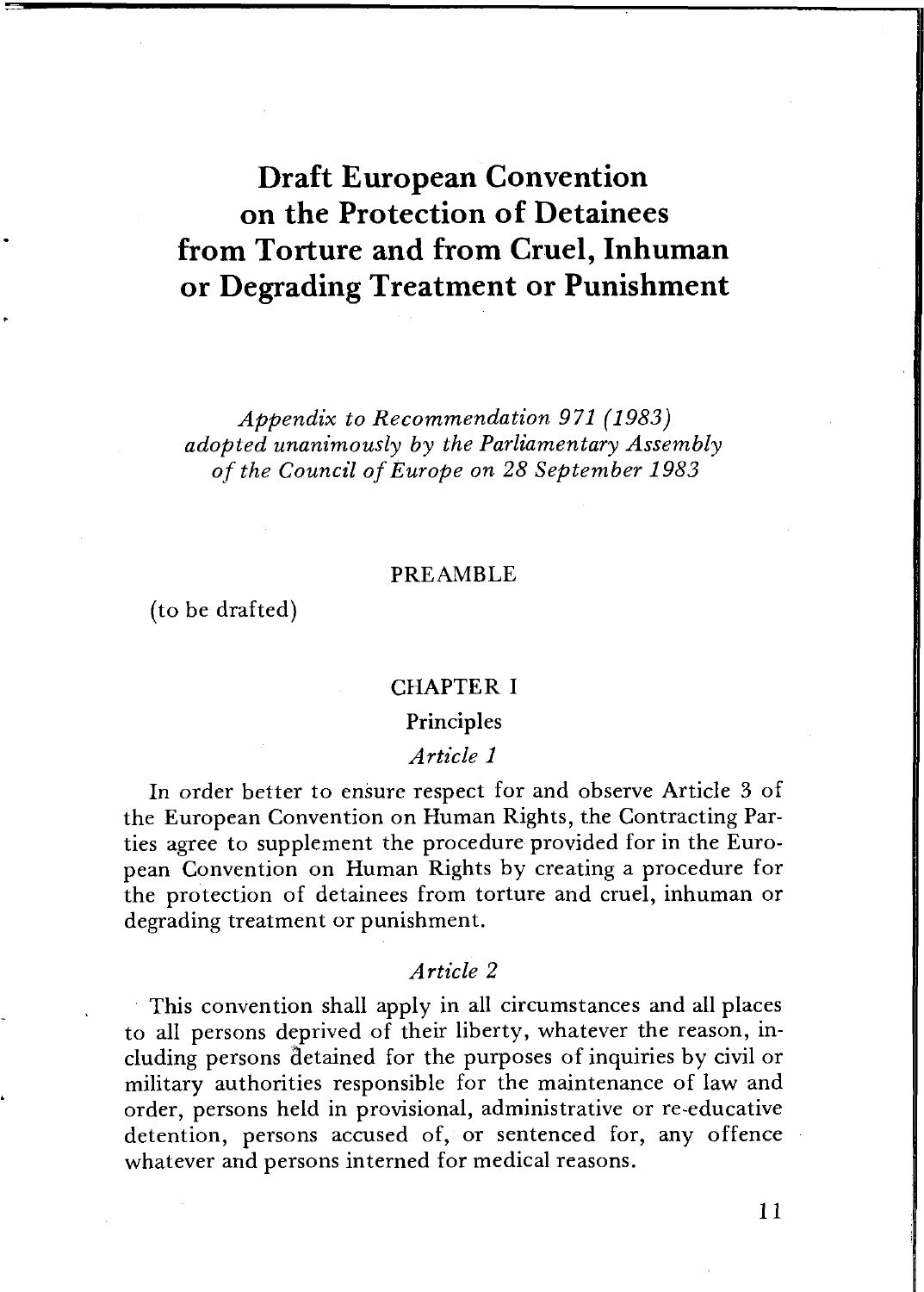No provision of this convention may be interpreted as detracting from the enjoyment by detainees of any advantages applicable to them under domestic legislation or under other international instruments, such as the European Convention on Human Rights, the International Covenant on Civil and Political Rights and the Optional Protocol thereto, and the Geneva Conventions of 12 August 1949 on the protection of victims of armed conflicts and the Additional Protocols thereto of 10 June 1977.

### CHAPTER II

#### Commission

### *Article 4*

For the purpose of this convention, there shall be established a commission composed of five members, who shall serve in their individual capacities and be selected from among persons of high moral standing, known for their competence in the field of human rights or in the fields covered by the convention. The commission may not include two members of the same nationality.

# *Article 5*

1. The members of the commission shall be elected by the Parliamentary Assembly of the Council of Europe from a list of persons nominated by the Contracting Parties, each of which shall nominate three candidates who are nationals of Contracting Parties, of whom two at least shall be its own nationals.

2. The members of the commission shall be elected for a period of six years. They may be re-elected. However, among the members elected at the first election, the terms of three members chosen by lot shall expire at the end of three years.

# *Article 6*

The commission shall meet in camera. Its decisions shall be taken by a majority of the members present and voting. A quorum of the commission shall be four members.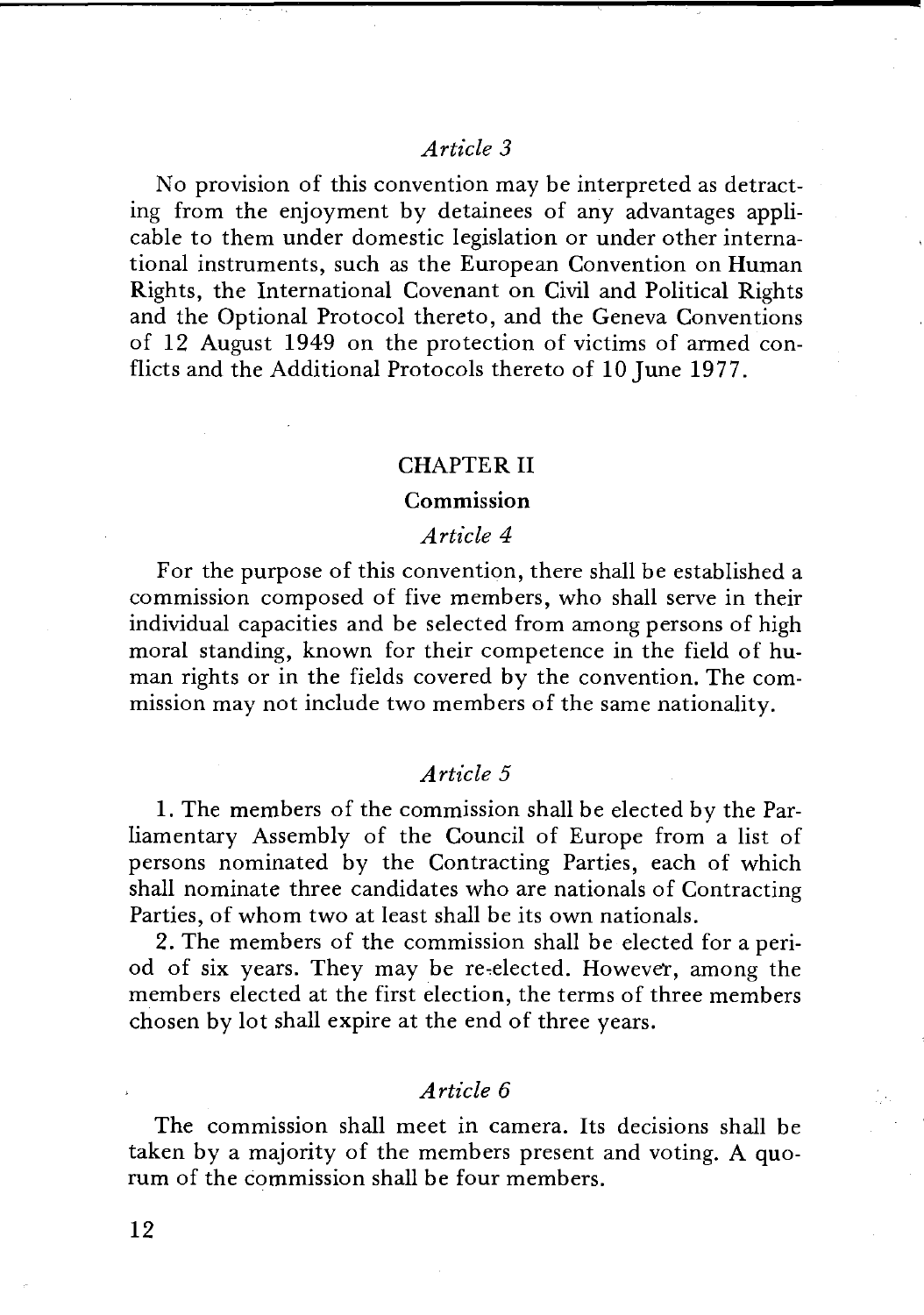1. Without prejudice to Article 6 above, the commission shall draw up its own rules of procedure. It shall meet whenever circumstances require, but at least once a year.

2. The commission shall be provided with secretarial services by the Secretary General of the Council of Europe. Its secretary shall be appointed by the Secretary General in agreement with the commission.

#### CHAPTER III

# Visits

## *Article 8*

1. The commission may organise visits, by delegates chosen from among its members or other persons, to places of detention within the jurisdiction of the Contracting Parties.

2. Apart from periodic visits in the territory of each Contracting Party, the commission may organise such other visits as appear to it to be required in the circumstances.

# *Article 9*

1. The commission shall notify the government of the Contracting Party concerned of its intention to carry out a visit. After such notification, its delegates may, without prior notice and at any time, visit any place within the Contracting Party's jurisdiction where they believe detainees as referred to in Article 2 above are being or may be held, including police stations and civil and military interrogation centres.

2. The delegates may not inspect places which representatives or delegates of Protecting Powers of the International Committee of the Red Cross are entitled to visit under the Geneva Conventions of 1949 and the Protocols of 1977 thereto and which they do in fact visit regularly.

3. A Contracting Party in whose territory a visit is being made shall provide the commission with every facility to carry out its task and may in no way hamper the visit. In particular, it shall give the commission full information on the places where detainees, including specified persons, are being held.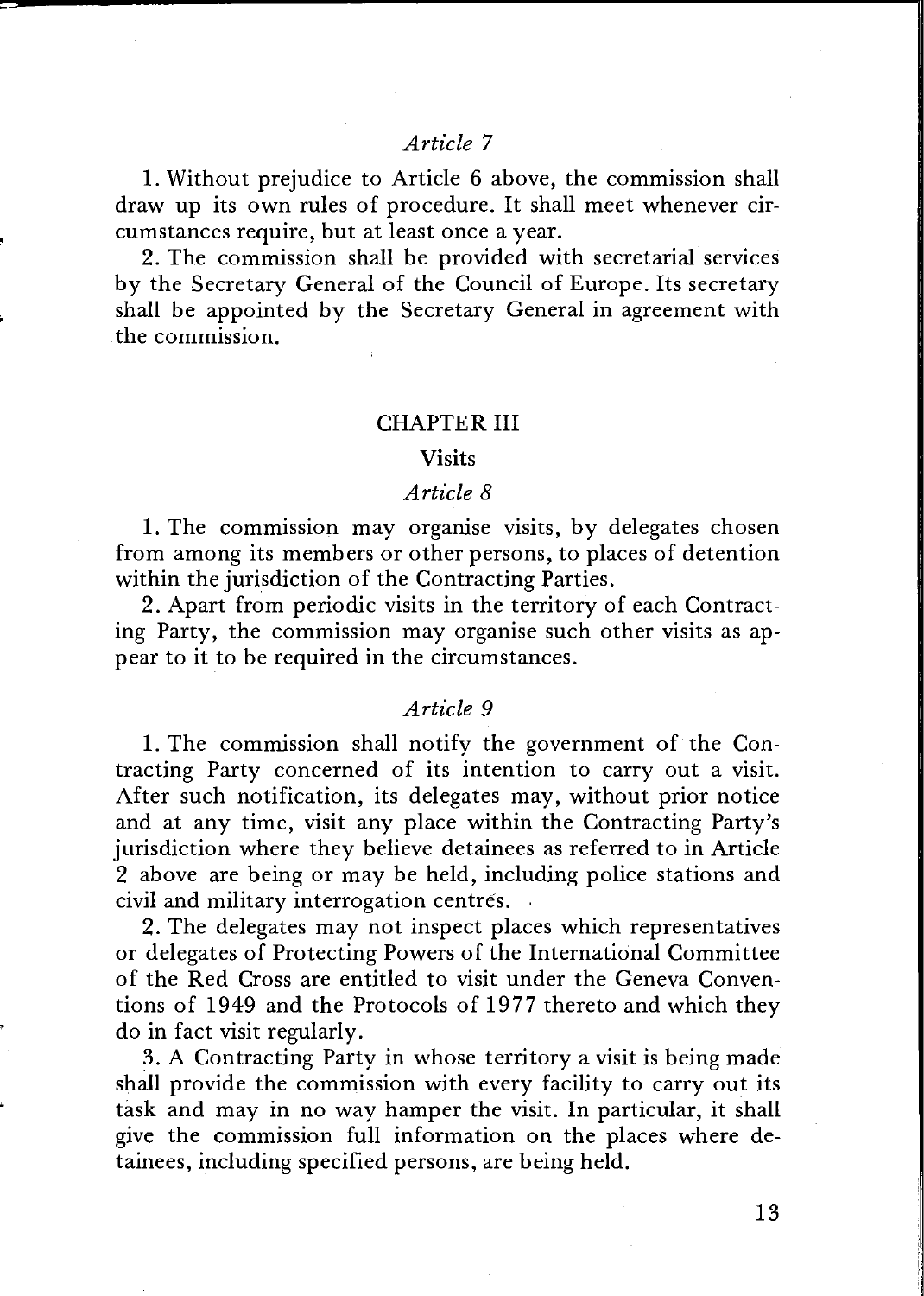4. The delegates may interview detainees alone and at leisure.

5. The delegates may communicate freely with the families, the counsel and doctors of detainees.

6. During each visit, the delegates shall ascertain that detainees are being treated in conformity with Article 3 of the European Convention on Human Rights.

7. If necessary, the delegates shall immediately communicate their observations and recommendations to the appropriate authorities of the Contracting Party concerned.

#### *Article 10*

1. After each visit, the commission shall draw up a report, setting out its observations and recommendations. On the basis of this report, the commission shall inform the Contracting Party concerned of its findings and, if necessary, make recommendations. The commission may on its own initiative engage in consultations with the Contracting Party with a view to improving the treatment of detainees.

2. As a rule, the reports, findings, recommendations and consultations of the commission shall be confidential. By way of exception, however, if the government concerned fails to co-operate or refuses to apply the recommendations, the commission may decide to make a public statement on the matter, announcing its findings and recommendations. It must publish its findings and recommendations whenever requested to do so by the Contracting Party concerned.

3. The commission shall submit to the Committee of Ministers a general report which shall be transmitted to the Parliamentary Assembly and made public.

#### CHAPTER IV

#### Final provisions

#### *Article 11*

The convention shall be open to signature by the member states of the Council of Europe. It shall be subject to ratification, acceptance or approval. Instruments of ratification, acceptance or approval shall be deposited with the Secretary General of the Council of Europe.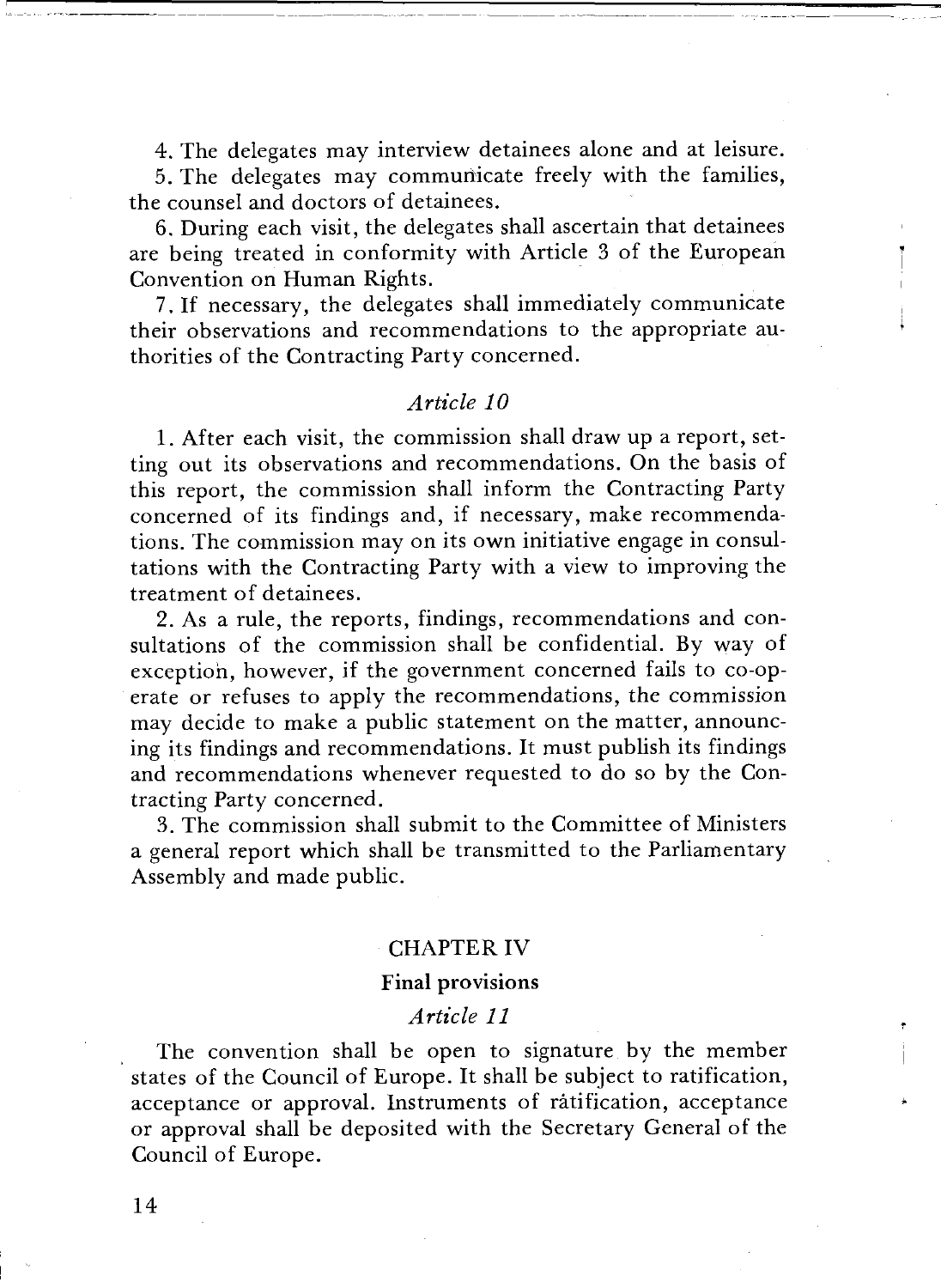1. This convention shall come into force on the first day of the month following the expiry of a period of three months after the date on which five member states of the Council of Europe have expressed their consent to be bound by the convention in accordance with the provisions of Article 11 above.

2. In respect of any member state which subsequently expresses its consent to be bound by the convention, the convention shall come into force on the first day of the month following the expiry of a period of three months after the date of deposit of the instrument of ratification, acceptance or approval.

# *Article 13*

Any state may, at the time of signature or when depositing its instrument of ratification, acceptance, approval or accession, or at any later date, by a declaration addressed to the Secretary General of the Council of Europe, extend the application of this convention to all or some of the territories for whose international relations it is responsible. In respect of such territories, the convention shall come into force on the first day of the month following the expiry of a period of three months after the date on which such declaration is received by the Secretary General.

# *Article 14*

No reservations may be made in respect of the provisions of this convention.

#### *Article 15*

1. Any party may, at any time, denounce this convention by means of a notification addressed to the Secretary General of the Council of Europe.

2. Such denunciation shall take effect on the first day of the m onth following the expiry of a period of twelve months after the date on which the notification is received by the Secretary General.